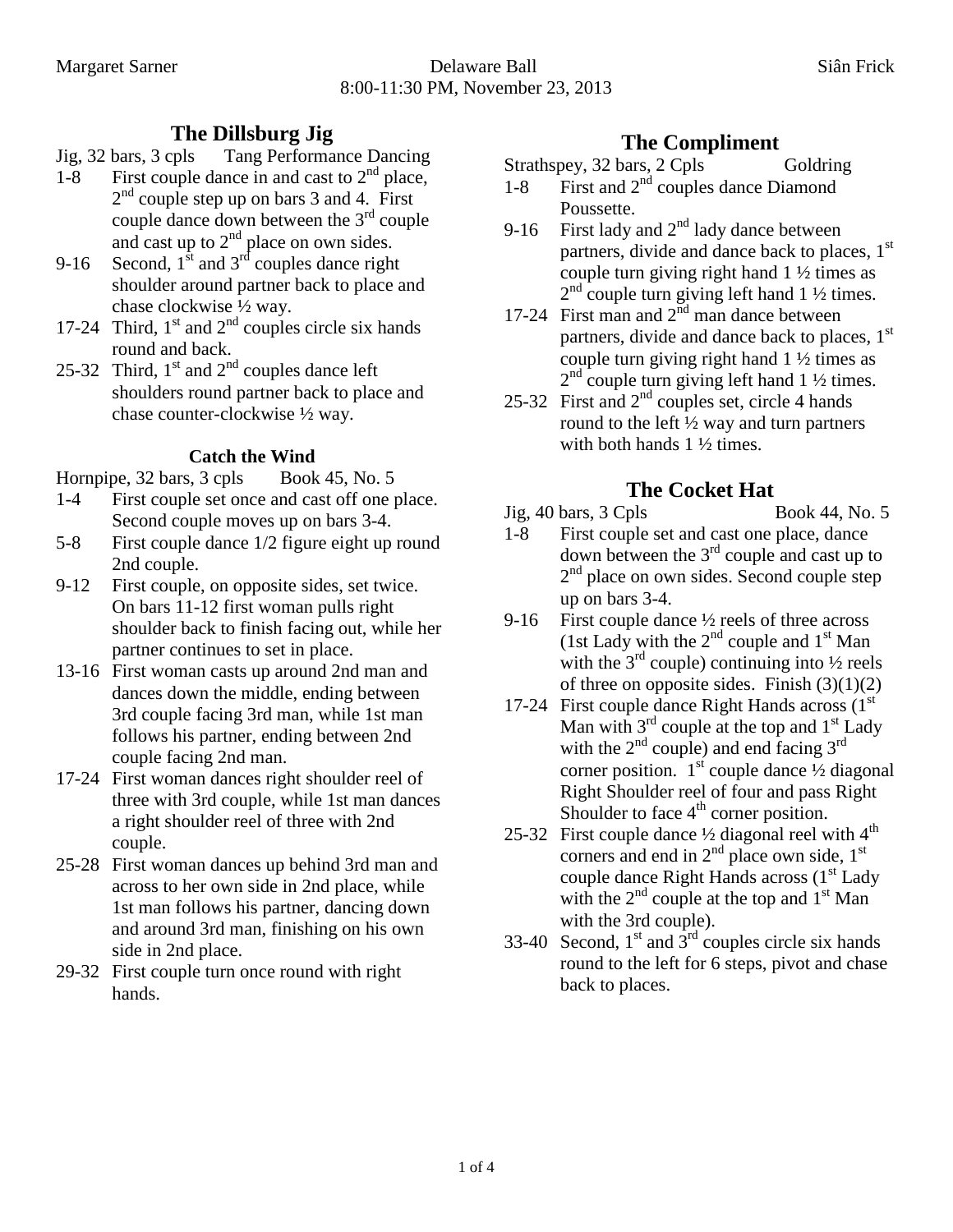#### **Brandywine**

Strathspey, 32 bars, 3 cpls Delaware Valley Silver

- 1-4 First and 2nd women set to each other and change places with right hands, while their partners do the same.
- 5-8 Joining hands on the sides, 2nd, 1st and 3rd couples set and cross with right hands.
- 9-12 Joining hands on the sides, 2nd and 1st couples set, then turn partners with both hands once round, opening up into
- 13-16 Second and 1st couples dance four hands once round to the left, while 3rd couple set and turn once round with both hands.
- 17-20 Otherwise retaining hands, 1st couple open up to admit 3rd couple to the circle (3rd couple open up to join the circle). All three couples dance halfway round to the left, breaking early on the ends and going well out to the sides, finishing in order 3,1,2 on own sides of the dance, with hands still joined on the sides.
- 21-24 All three couples advance and retire.
- 25-32 All three couples dance the Knot to finish in order 2,1,3.

#### **The Homecoming Dance**

Reel, 32 bars, 4 cpls RSCDS Leaflet 2009, No. 1 Set Dance

- 1-8 First couple set and cast off to meet below  $4<sup>th</sup>$  couple, dance up between  $4<sup>th</sup>$  and  $3<sup>rd</sup>$ couples and finish in the middle of the set between second and third places, facing up.
- 9-12 First man with  $2<sup>nd</sup>$  and  $3<sup>rd</sup>$  men dances left hands across once round and, at the same time,  $1<sup>st</sup>$  woman with  $2<sup>nd</sup>$  and  $3<sup>rd</sup>$  women dances right hands across. First couple finish in the middle facing up with nearer hands joined.
- 13-16 First couple dance up and cast off one place, meet below the  $2<sup>nd</sup>$  couple, dance down and finish in the middle between the  $3<sup>rd</sup>$  and  $4<sup>th</sup>$ couples, facing down. Second couple steps up on bars 15-16.
- 17-20 First man with  $3<sup>rd</sup>$  and  $4<sup>th</sup>$  men dances right hands across once round and, at the same time,  $1<sup>st</sup>$  woman with  $3<sup>rd</sup>$  and  $4<sup>th</sup>$  women dances left hands across. First couple finish

in  $2<sup>nd</sup>$  place and  $3<sup>rd</sup>$  and  $4<sup>th</sup>$  couples in original places.

- 21-24 First couple set and cast off two places. Third and  $4<sup>th</sup>$  couples step up on bars 23-24.
- 25-32 Second,  $3<sup>rd</sup>$ ,  $4<sup>th</sup>$  and  $1<sup>st</sup>$  couples dance eight hands round and back.

#### **Monymusk**

Strathspey, 32 bars Book 11, No. 2

- 1-8 First couple turn with right hands and cast one place on own side, 2nd couple step up. First couple turn with left hands, ending with 1st man between 3rd couple facing up, 1st woman between 2nd couple facing down.
- 9-16 All set twice in line. On bar 12, 1st couple move each to own right, turning as in petronella to end between their comers. All set twice again.
- 17-24 Six hands round and back.
- 25-32 Six-bar reels of three at the sides, 1st couple giving right shoulders to the person on their right to start, and crossing with right hands to finish.

# **Postie's Jig**

#### Jig, 32 bars Clowes

- 
- 1-8 First and 4th couples set and cast inward. Dance half figure of eight around 2nd and 3rd couples, who have moved outward on bars 3 and 4.
- 9-10 First and 4th couples join inner hands and cross over, men making an arch, and women dancing under.
- 11-12 First and 4th couples turn nearest corner by nearest hand to finish inner hands joined. 4th couple facing up and 1st couple down.
- 13-16 Repeat bars 9-12 up and down, 4th couple making the arch.
- 17-20 Repeat with the men making the arch.
- 21-24 Repeat with 1st couple coming from the bottom to make the arch.
- 25-28 First and 4th couples half rights and lefts.
- 29-32 First and 4th couples turn with right hands.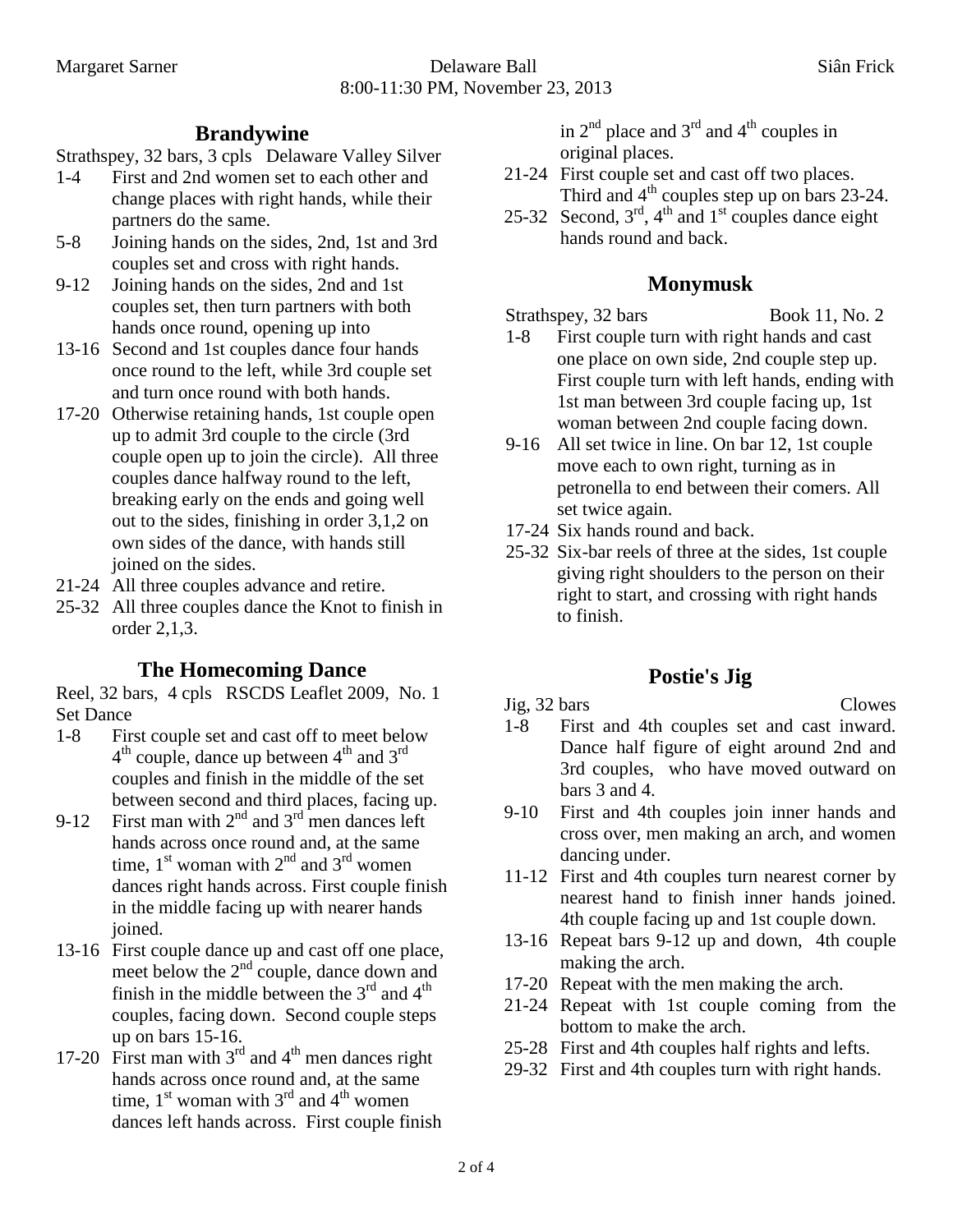**\* \* \* TEA \* \* \***

### **Hooper's Jig**

Jig, 32 bars Miscellany II, No. 15

- 1-4 All clap as  $1<sup>st</sup>$  couple pass right shoulders and cast on partner's side to 2nd place, 2s stepping up.
- 5-8 First and  $3<sup>rd</sup>$  couples dance right hands across once round.
- 9-12 All clap as  $1<sup>st</sup>$  couple pass right shoulders and cast back up to own place, 2s stepping down.
- 13-16 First and  $2<sup>nd</sup>$  couples dance left hands across once round.
- 17-18 First man and  $3<sup>rd</sup>$  woman change places with right hands.
- 19-20 First man and  $3<sup>rd</sup>$  woman continue to dance right about as  $3<sup>rd</sup>$  man and  $1<sup>st</sup>$ woman change places with right hands.
- 21-22 Third man and  $1<sup>st</sup>$  woman continue to dance right about as  $1<sup>st</sup>$  man and  $3<sup>rd</sup>$ woman return with right hands.
- 23-24 Third man and  $1<sup>st</sup>$  woman return with LEFT hands,  $1<sup>st</sup>$  woman going directly to  $2<sup>nd</sup>$  place WHILE  $1<sup>st</sup>$  man casts off and  $2<sup>nd</sup>$  couple move up.
- 25-32 First and  $2<sup>nd</sup>$  couples dance rights and lefts.

# **Loch Leven Castle**

- Reel, 32 bars, 2 cpls Book 21, No. 3
- 1-8 First couple lead down the middle, turn halfway, and lead up to partner's side in second place (second couple step up).
- 9-16 Ladies' chain, finishing with  $1<sup>st</sup>$  woman and 2<sup>nd</sup> man dancing a full turn with left hands to the top, and  $1^{\text{st}}$  man and  $2^{\text{nd}}$  woman dancing a half turn with left hands to second place, ready for promenade.
- 17-24 Promenade. On the last two bars  $1<sup>st</sup>$  man dances up to join his partner while  $2<sup>nd</sup>$  man casts, ending ready for poussette.
- 25-32 Poussette.

#### **The Duchess Tree**

Strathspey, 32 bars, 3 cpls Drewry, Brodie Book

- 1-8 Second couple cross up and dance reels of three on opposite sides,  $1<sup>st</sup>$  and  $3<sup>rd</sup>$  couples dance the reels on their own sides, finishing  $-1<sup>st</sup>$  couple facing down,  $3<sup>rd</sup>$  couple facing up, and  $2<sup>nd</sup>$  couple facing in on opposite sides.
- 9-10 All Set.
- 11-12 Six hands round to the left halfway.
- 13-14 Each man turn lady on his right with both hands.
- 15-16 Six hands round to the left halfway.
- 17-20 First and  $2<sup>nd</sup>$  couples right hands across.
- 21-24 First couple cast and lead up while  $2<sup>nd</sup>$ couple cross up and cast.
- 25-32 First and  $2^{nd}$  couples Allemande.

# **La Gigue du Chat**

- Jig, 32 bars, 3 cpls Le Petit Chat Celtique
- 1-4 First couple giving right hands cross and cast off one place,  $2<sup>nd</sup>$  couple steps up on bars 3 & 4.
- 5-8 First man dance up between  $2<sup>nd</sup>$  couple and cast left round  $2^{nd}$  man into  $2^{nd}$  place own side while  $1<sup>st</sup>$  woman dance down between 3<sup>rd</sup> couple and cast left round 3<sup>rd</sup> woman to  $2<sup>nd</sup>$  place own side.
- 9-16 Second,  $1<sup>st</sup>$  and  $3<sup>rd</sup>$  couples dance a right shoulder reel of three on own side. First man pass right shoulder with  $3<sup>rd</sup>$  man and  $1<sup>st</sup>$ woman pass right shoulder with  $2<sup>nd</sup>$  woman to begin. Second and  $3<sup>rd</sup>$  couples finish the reel by dancing the long way in with a loop.
- 17-24 First man with  $3<sup>rd</sup>$  couple and  $1<sup>st</sup>$  woman with  $2<sup>nd</sup>$  couple dance left shoulder reel of three across the dance. First man pass left shoulder with  $3<sup>rd</sup>$  woman and  $1<sup>st</sup>$  woman pass left shoulder with 2<sup>nd</sup> man to begin. First couple end in  $2<sup>nd</sup>$  place own side of the dance.
- 25-32 Second and  $1<sup>st</sup>$  couples dance rights and lefts. Repeat having passed a couple.